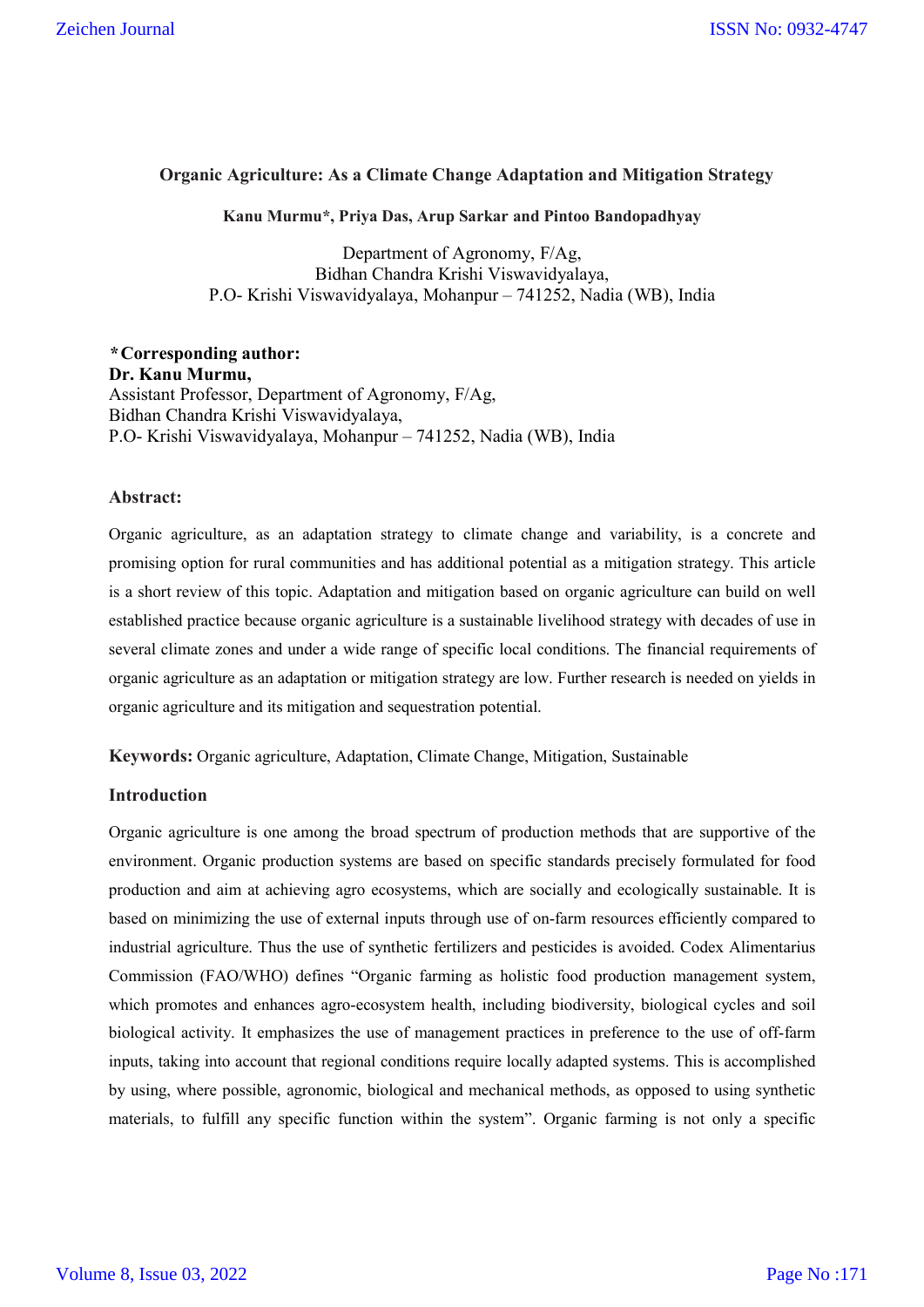agricultural production system, it is also a systemic and encompassing approach to sustainable livelihoods in general, where due account is given to relevant factors of influence for sustainable development and vulnerability, be this on physical, economic, or socio-cultural levels (Eyhorn, 2007). Organic farming has a long tradition as a farming system and it has been adapted for many climate zones and local conditions; as a result, much and detailed situation-specific information on organic farming is available.

According to the Inter-governmental Panel on Climate Change (IPCC) agriculture currently accounts for 10-12% of global greenhouse gas (GHG) emissions and this figure is expected to rise further. However, this accounting includes only direct agricultural emissions; emissions due to the production of agricultural inputs such as nitrogen fertilizers, synthetic pesticides and fossil fuels used for agricultural machinery and irrigation are not calculated (IPCC, 2007).GHGs attributed to agriculture by the IPCC include emissions from soils, enteric fermentation (GHG emissions from the digestion process of ruminant animals), rice production, biomass burning and manure management (Smith et al., 2007). There are other 'indirect' sources of GHG emissions that are not accounted for by the IPCC under agriculture such as those generated from land-use changes, use of fossil fuels for mechanization, transport and agro-chemical and fertilizer production. The global estimate of natural and anthropogenic sources of Methane (CH4) is presented in Table 1.

The most significant indirect emissions are changes in natural vegetation and traditional land use, including deforestation and soil degradation. Soil carbon losses caused by agriculture account for one tenth of total  $CO_2$  emissions attributable to human activity since 1850. Deforestation is a common landpreparation practice in many agricultural regions that leads to massive loss of carbon stocks and massive CO2 emissions. The IFOAM Basic Standards for Organic Production and Processing prohibit the clearing of primary eco-systems. The world's soil is however a major store of carbon– approximately three times the amount in the air and five times as much in forests (Bellarby et al., 2008). In general climate is one of the main determinants of agricultural production and climate alteration might cause variability in agricultural production. As climate pattern shifts, changes in the distribution of plant diseases and pests may also have adverse effects on agriculture. At the same time, agriculture proved to be one of the most adaptable human activities to varied climate conditions (Mendelson et al., 2001). It should be necessarily mentioned that refraining from the use of synthetic inputs does not qualify an operation as organic, as far as it is not accompanied by a proper farm design and management that preserves natural resources from degradation.

Organic agriculture (OA) offers an alternative production system and, to a certain degree, has a different food supply and consumption pattern (FDB, 2010). However, climate change mitigation has not traditionally been considered a benefit of organic agriculture. It is covered to a minor degree because it restricts use of mineral fertilizer which promotes the use of manure and, in turn, tends to increase the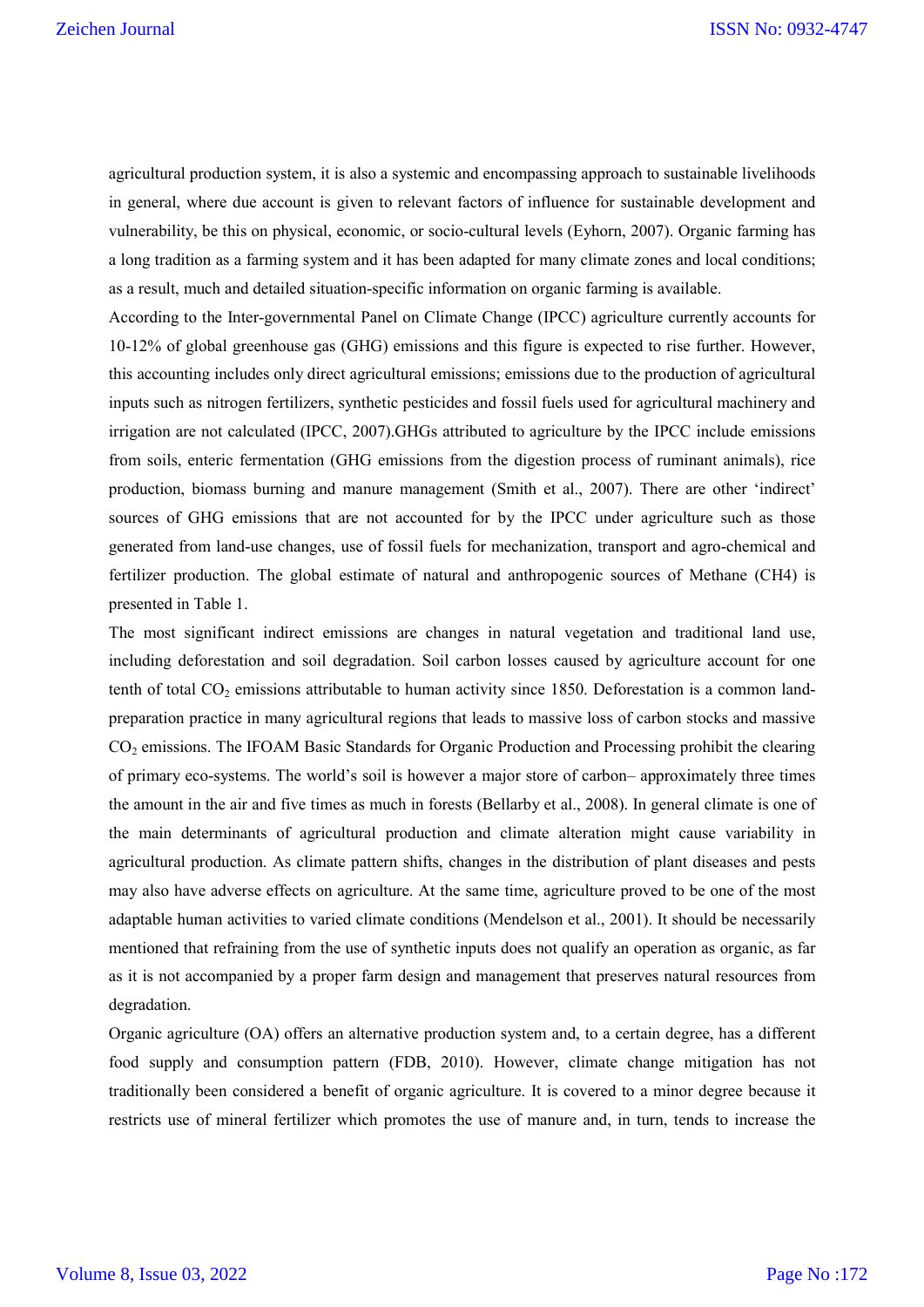carbon sequestration in the soil. However, in order to comply with the organic principles (International Federation of Organic Agriculture Movements, 2005) and preserve credibility as the most environmentally friendly production system with regard to climate change, the effect of organic agriculture and food systems on GHG emissions needs to be investigated (Niggli et al., 2008; Scialabba and Muller‑Lindenlauf, 2010). While organic agriculture has a number of aims and possible benefits, such as those related to biodiversity, soil quality, animal welfare, avoidance of pesticides and fairness in the production chain, there is also a need to address how organic agriculture performs in terms of GHG emission, how this is assessed, and what options should be considered for improvement.

The following pages outline how organic agriculture, used as an adaptation strategy, has the potential to address the combined threats of climate change and variability and other stresses. These pages should be read as a short, compact review of the potential of OA as an adaptation strategy and also a mitigation strategy, based on published literature (including reports and web-references), thus providing ample reference for further details. It combines different strands of literature from both the "organic community" and the "climate community."

It also aims at fostering discussion on OA as an adaptation and mitigation strategy beyond the "organic community." Adaptation entered the agenda more prominently only recently, while mitigation has been a topic for long time. This is also reflected in the fact that there is more research available on OA as a mitigation than as an adaptation strategy (e.g., Niggli et al. 2008, IFOAM 2006, 2007, 2008; AgroEco 2006; and also Kotschi and Müller-Sämann 2004). Organic agriculture as a mitigation strategy faces many technical complexities (carbon sequestration and greenhouse gas emissions avoidance measurement and accounting, assessment of differences in crop rotations and practices, etc.), while the biggest challenges for OA as an adaptation strategy are more of a socio-cultural matter. Potential synergies between adaptation and mitigation strategies in agriculture do, however, exist (Rosenzweig and Tubiello 2007; IPCC, 2007a).

In this paper, the main challenges posed by climate change and variability that can be addressed by OA as an adaptation and mitigation strategy are outlined after a short introduction to organic agriculture. The focus is OA as an adaptation strategy because it still receives less attention in the literature. Organic agriculture as a mitigation strategy is covered only cursorily, but references for further reading are given.

## **Benefits of Organic Agriculture in relation to climate change mitigation**

With the right type of agriculture, emissions leading to climate change can be minimized and the capacity of nature to mitigate climate change can be harnessed to sequestrate significant quantities of atmospheric carbon dioxide – especially in the soil. The environmental costs of conventional agriculture are substantial, and the evidence for significant environmental amelioration via conversion to organic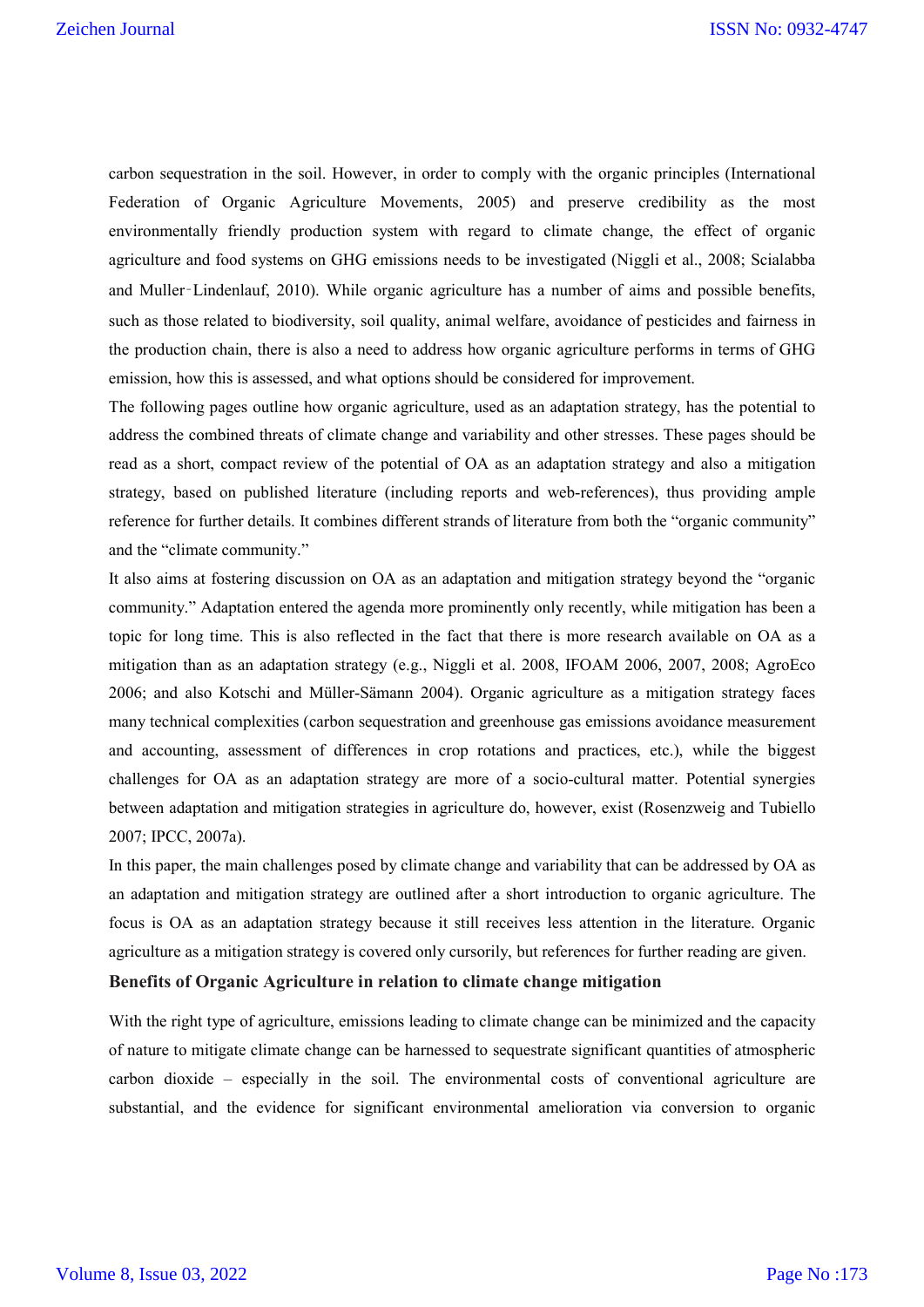agriculture is overwhelming (Kler et al., 2001 and Kler et al., 2002). A review of over 300 published reports (Stolze et al., 2000) showed that out of 18 environmental impact indicators (floral diversity, faunal diversity, habitat diversity, landscape, soil organic matter, soil biological activity, soil structure, soil erosion, nitrate leaching, pesticide residues,  $CO_2$ ,  $N_2O$ ,  $CH_4$ ,  $NH_3$ , nutrient use, water use and energy use) is presented in (Table 2), organic farming systems performed significantly better in 12 and performed worse in none. There are also high preconsumer human health costs to conventional agriculture, particularly in the use of pesticides (Conway and Pretty, 1991). It is estimated that 25 million agricultural workers in developing countries are poisoned each year by pesticides (Jeyaratnam, 1990).

Global adoption of organic agriculture has the potential to sequester up to the equivalent of 32% of all current man-made GHG emissions (Robert Jordan et al., 2009). Organic agriculture is a production system that sustains the health of soils, ecosystems and people. It utilises ecological processes, biodiversity and cycles adapted to local conditions, rather than the use of inputs with adverse effects. It combines tradition, innovation and science to benefit the shared environment and promote fair relationships and a good quality of life for all involved (IFOAM, 1998).

1. Recycling wastes of plant and animal origin in order to return nutrients to the land, thus minimizing the use of non-renewable resources;

2. Reduce global warming by lowering emission of greenhouse gases hence temperature rise;

3. Enhances biological diversity within the whole system and increase soil biological activity

4. Minimizes indiscriminate use of pesticides affects on human and animal health, biodiversity of wildlife etc. & cause of environmental pollution.

5. Maintains long-term soil fertility and overcome micronutrient deficiency.

6. Reduce energy loss for both animal and machine, and risk of crop failure.

7. Promote the healthy use of soil, water, and air, as well as minimize all forms of gaseous pollution that may result from agricultural practices.

8. Highly adaptive to climatic change due to application of traditional skills, farmers knowledge, soil fertility building techniques and a high degree of diversity.

#### **Adaptation**

Agriculture is highly vulnerable to climate change and our food supply relies on successful adaptation. Adaptation actions include those necessary to restore the resilience of eco-systems and their productivity to enable sustainable economic development. Organic agriculture increases the ability of the farming system to continue functioning when faced with the adverse effects of climate change by increasing resilience within the agro-ecosystem (Borron, 2006 and Ensor, 2009). Organic agriculture creates robust and environmentally benign farming systems that are resilient to temperature extremes, drought and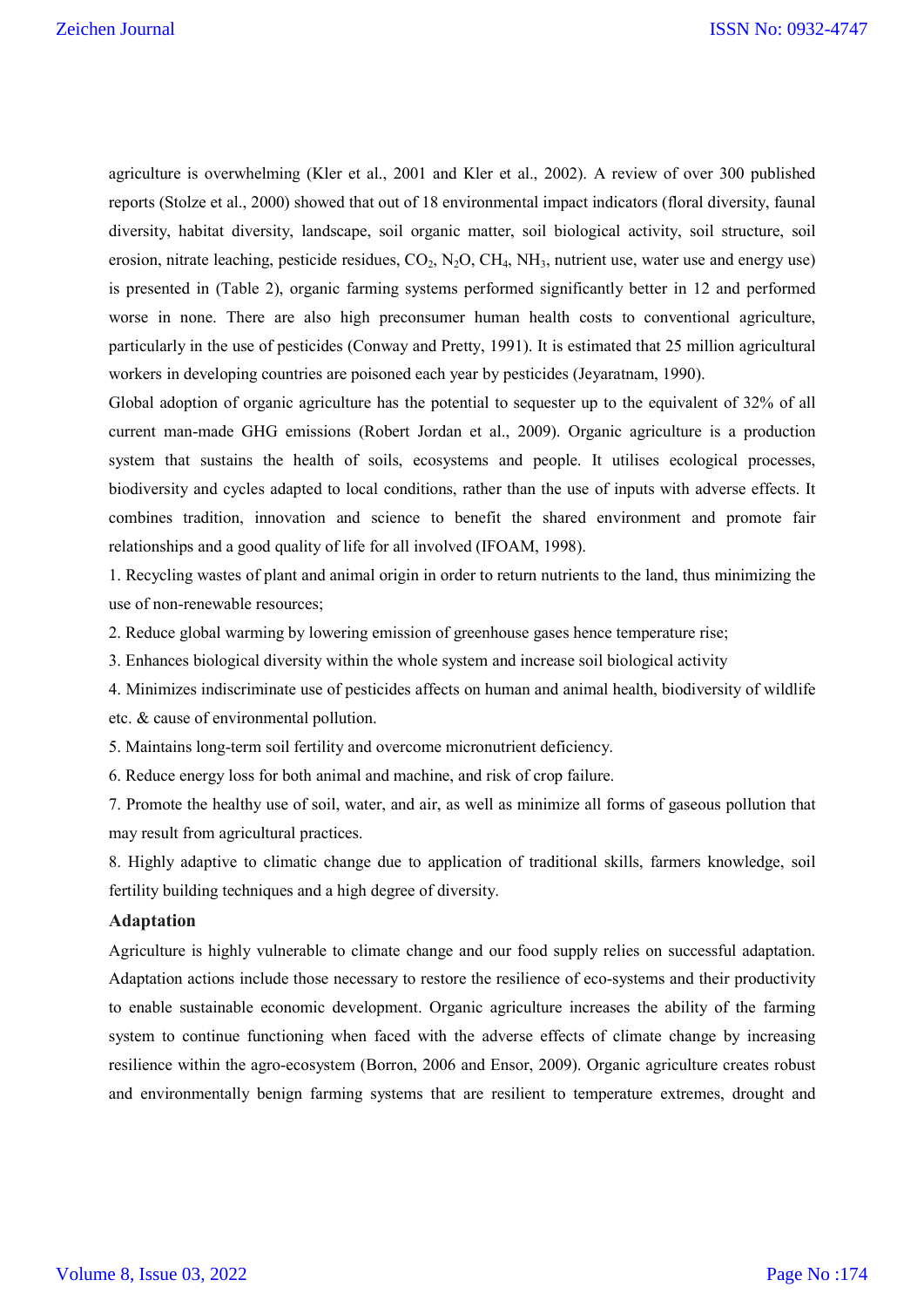which avoid soil erosion. Organic agriculture also promotes sustainable community based ecosystem management, conservation and restoration activities (Table 3).

The financial requirements of organic agriculture for adaptation are low. Additional costs mainly come from information provision, education and extension services. Organic agriculture however offers innovative farmer based group systems that facilitate best practice knowledge exchange in a systematic and cost free manner. This is particularly important for the empowerment of vulnerable and poor people in rural populations that rely on agriculture for their livelihoods. The basic principles of organic farming help farmers and communities to adapt against the vulnerable effect of climate change. Organic agriculture fulfils many of the requirements identified for successful adaptation strategies (Muller, 2009).

#### **Greenhouse gas emissions of organic versus conventional farming system**

A number of studies have evaluated the general environmental impacts of organic versus conventional products and farming systems, mainly in the European or North American context (e.g. Gomiero et al., 2008; Mondelaers et al., 2009). Other published studies have specifically evaluated the Australian (Wood et al., 2006) and Canadian (Lynch, 2009) contexts. The overall conclusions have shown:

- organic matter soils in organic farming systems have, on average, a higher content of organic matter (e.g. Mäder et al., 2002; Fliessbach et al., 2007; Mondelaers et al., 2009; Murmu et al., 2013);
- biodiversity organic farming contributes positively to agro-biodiversity and natural biodiversity (e.g. Bengtsson et al., 2005; Hole et al., 2005; Mondelaers et al., 2009);
- pesticides organic agriculture minimizes the risk of conventional pesticide accidents and pollution, even though some substances such as copper are allowed in organic agriculture in some countries;
- GHG emissions the conclusion is not that straightforward when assessing the impact of the organic farming system on GHG emissions and nitrate and phosphorous leaching; when expressed per production area, organic farming performs better than conventional farming for these impacts (e.g. Mondelaers et al., 2009), but due to generally lower yields of organic farming, at least in developed countries, this positive effect expressed per unit product is less pronounced or not present at all (Mondelaers et al., 2009).

#### **Soil carbon sequestration impacts on global climate change**

Organic agriculture can offer sustainable carbon credits. Although the financial rewards of the credits will likely be moderate, they could support financing the transition from a conventional to an organic system or the adoption of certain climate-friendly practices in both plant and animal production. In addition to their mitigation impact, credits related to organic farming practices offer a variety of valuable co-benefits, such as their indirect contribution to food security, yield stability, sustainability and adaptation to climate change, as can be seen specifically in plant and animal production. The Carbon sequestration by organic and conventional farming systems is presented in Table 4.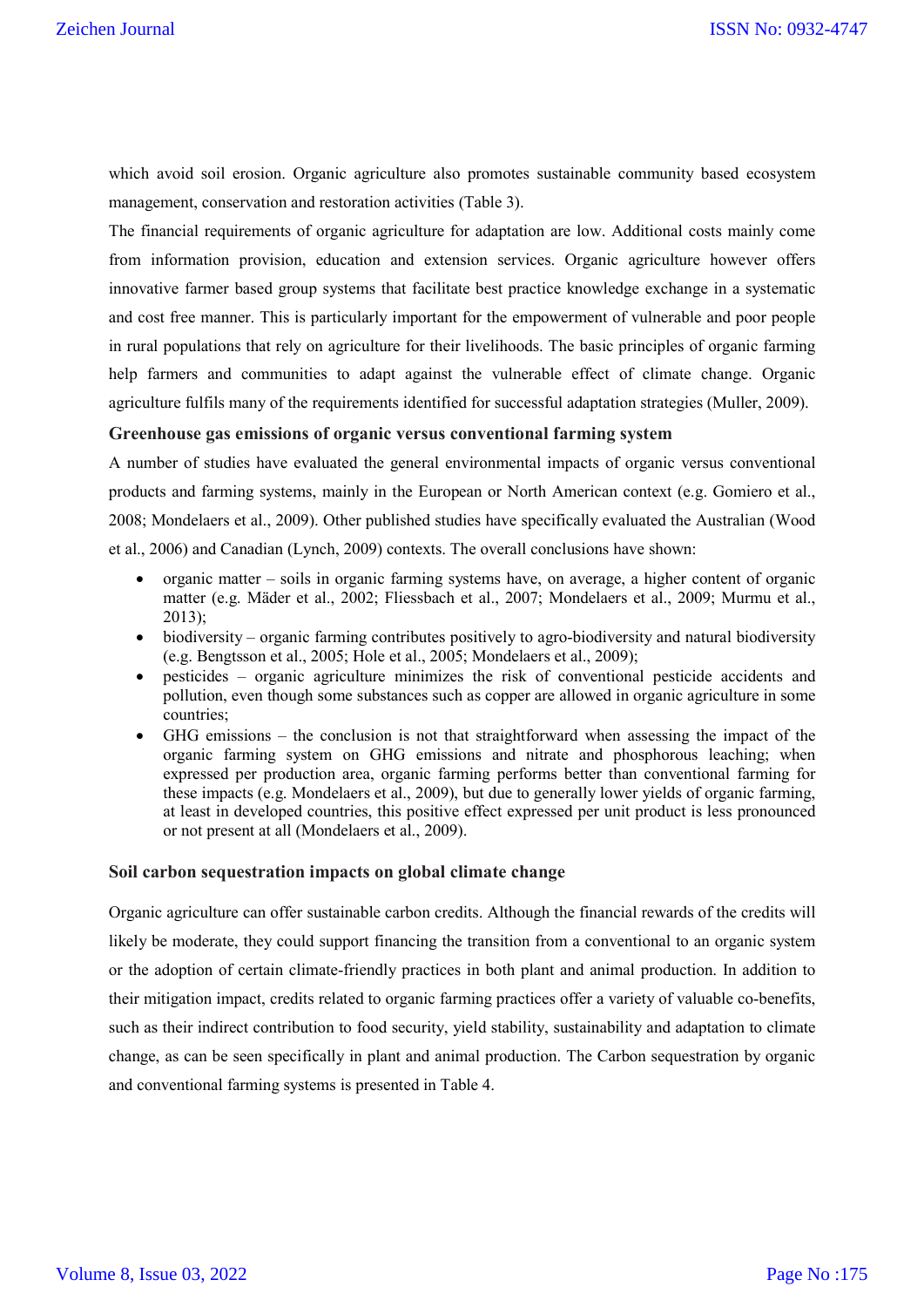Estimates of the total potential of C sequestration in world soils vary widely from a low of 0.4 to 0.6 Gt C/year (Sauerbeck, 2001) to a high of 0.6 to 1.2 Gt C/year (Lal, 2003). Thus, the potential is finite in capacity and time. The global soil carbon (C) pool of 2500 gigatons (Gt) includes about 1550 Gt of soil organic carbon (SOC) and 950 Gt of soil inorganic carbon (SIC). The soil C pool is 3.3 times the size of the atmospheric pool (760 Gt) and 4.5 times the size of the biotic pool. The SOC pool to 1-m depth ranges from 30 tons/ha in arid climates to 800 tons/ha in organic soils in cold regions, and a predominant range of 50 to 150 tons/ha. Conversion of natural to agricultural ecosystems causes depletion of the SOC pool by as much as 60% in soils of temperate regions and 75% or more in cultivated soils of the tropics (Table 5 and 6).

In plant production, the potential for generating carbon credits is mainly seen in compost use, biomass waste and manure storage and handling, fertilizer avoidance, biogas production, agroforestry and in avoided biomass burning. Due to the huge areas under agricultural production, soil carbon sequestration has a considerable global mitigation potential, although the potential per hectare is usually rather low and thus not ideal for the existing carbon crediting mechanisms.

In animal production, the main potential for generating carbon credits is seen in improving lifetime performance by reducing GHG emissions per unit of output. The reduction of concentrate feed has a huge mitigation potential due to the land-use impact of concentrate feed production. However, capturing this in the existing carbon crediting mechanisms will be difficult, mainly due to the global system boundaries often involved. The potential co-benefits of these credits are manifold such as increased energy efficiency, improved livelihoods, improved biodiversity and soil organic matter, and longer term soil fertility, system stability and resilience.

#### **Organic Agriculture – a Strategy to Mitigate Climate Change**

Agriculture and all other forms of land use offer two options for the reduction of greenhouse gases. One is to reduce emissions and, thereby, to minimise the production of atmospheric  $CO_2$ ,  $CH_4$  and N<sub>2</sub>O. Agriculture shares this avoidance strategy with industry and other sectors. The second option consists in systematically sequestering CO<sub>2</sub>. Human induced sequestration is an option confined to agriculture and other types of land use. Unlike oceans which act as a sink of greenhouse gases in equilibrium with the atmosphere, but with a diminishing contribution as concentrations rise and water temperatures increase, soil and vegetation are sinks that can be systematically used.

The main organic strategies are diversification and an increase of soil organic matter, which both could enhance resilience against extreme weather events. Organic farming avoids nutrient exploitation and increases soil organic matter content, hence soils under organic farming capture and store more water than soils under conventional cultivation. Production in organic farming systems is thus less prone to extreme weather conditions, such as drought, flooding, and water logging. Organic farming accordingly addresses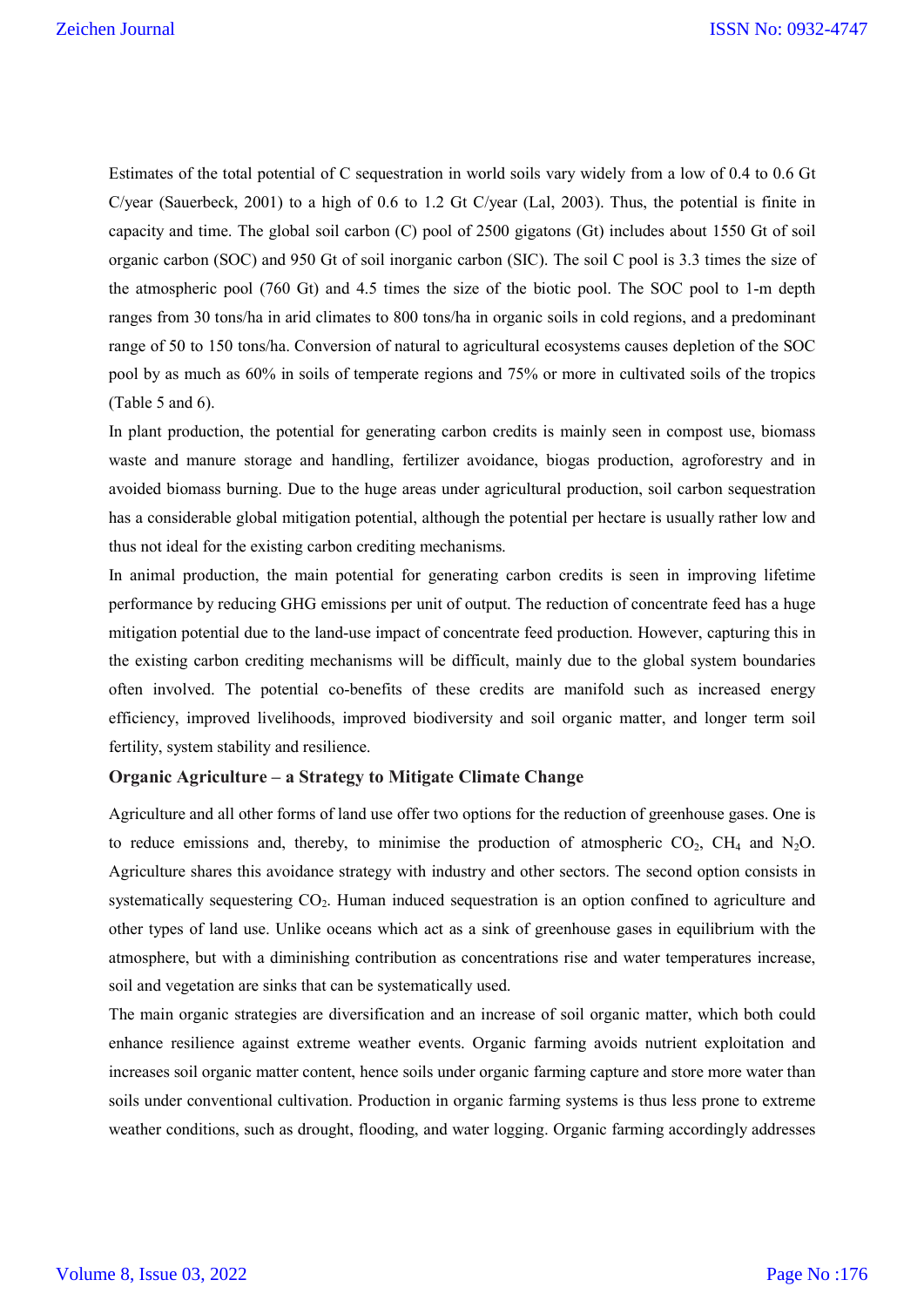key consequences of climate change, namely increased occurrence of extreme weather events, increased water stress and drought, and problems related to soil quality (IPCC, 2007a).

The greatest potential for reducing greenhouse gas emissions from agriculture would be to change consumer behaviour. Production of meat requires inputs that are seven times as high as the inputs needed to produce the same quantity of non-meat calories. Organic agriculture aims at precisely this goal: consumption of less-processed products and increased consumption of products like cereals, potatoes, pulses and oils.

Greenhouse gas emissions are highest in beef production  $(CO<sub>2</sub>)$  equivalents per kg meat are higher than 10,000 g), followed by pork, poultry and egg production (2,000 to 3,000 g  $CO_2$  equivalents per kg) and milk (approximately 1000 g  $CO<sub>2</sub>$  equivalents per kg). Emissions from production of plant foods are generally below 500 g  $CO<sub>2</sub>$  equivalents per kg (Bos et al., 2007; Nemecek, 2006, Ökoinstitut, 2007, Küstermann et al., 2007).

Although ruminants (cattle, sheep, goats) are major methane emitters, they are crucial to global food security as they tap into an area of 3,432 million hectares worldwide that is not suitable for crop production. These animals carry bacteria in their rumen that make plant material digestible, that other animals are hardly able to use, but unfortunately this fermentative process is also emitting methane.

With regard to the mitigation of climate change, important passages from the basic principles in Organic Agriculture are:

- To encourage and enhance biological cycles within the farming system.
- To maintain and increase long-term fertility in soils.
- To use as far as possible, renewable resources in locally organized production systems.
- To minimize all forms of pollution. (IFOAM, 1998)

But the key principle of Organic Agriculture is that it gives priority to the optimal use of inputs and aims to achieve an optimal not a maximal output. "Optimal" in this context means that inputs are used in such a way that they are recycled and can be used again; the term "inputs" is used in a wide sense: it includes natural resources, which are otherwise often called "externalities", such as soil, water, nutrients, energy and biodiversity. Thirdly, unlike conventional agriculture, the maximization of outputs is only of secondary importance.

Managing the farm as an "organism" (Koepf et al., 1976) and respecting the characteristics of natural ecosystems with their four basic parameters: productivity, functional stability, diversity and selfregulative capability (Haber, 1979 cited in Raupp, 2000) represent the overall concept to follow the principles mentioned above. The mitigation potential and direct and indirect reduction on agricultural greenhouse gas emissions arising from the principles of organic agriculture are presented in Table 7 and 8.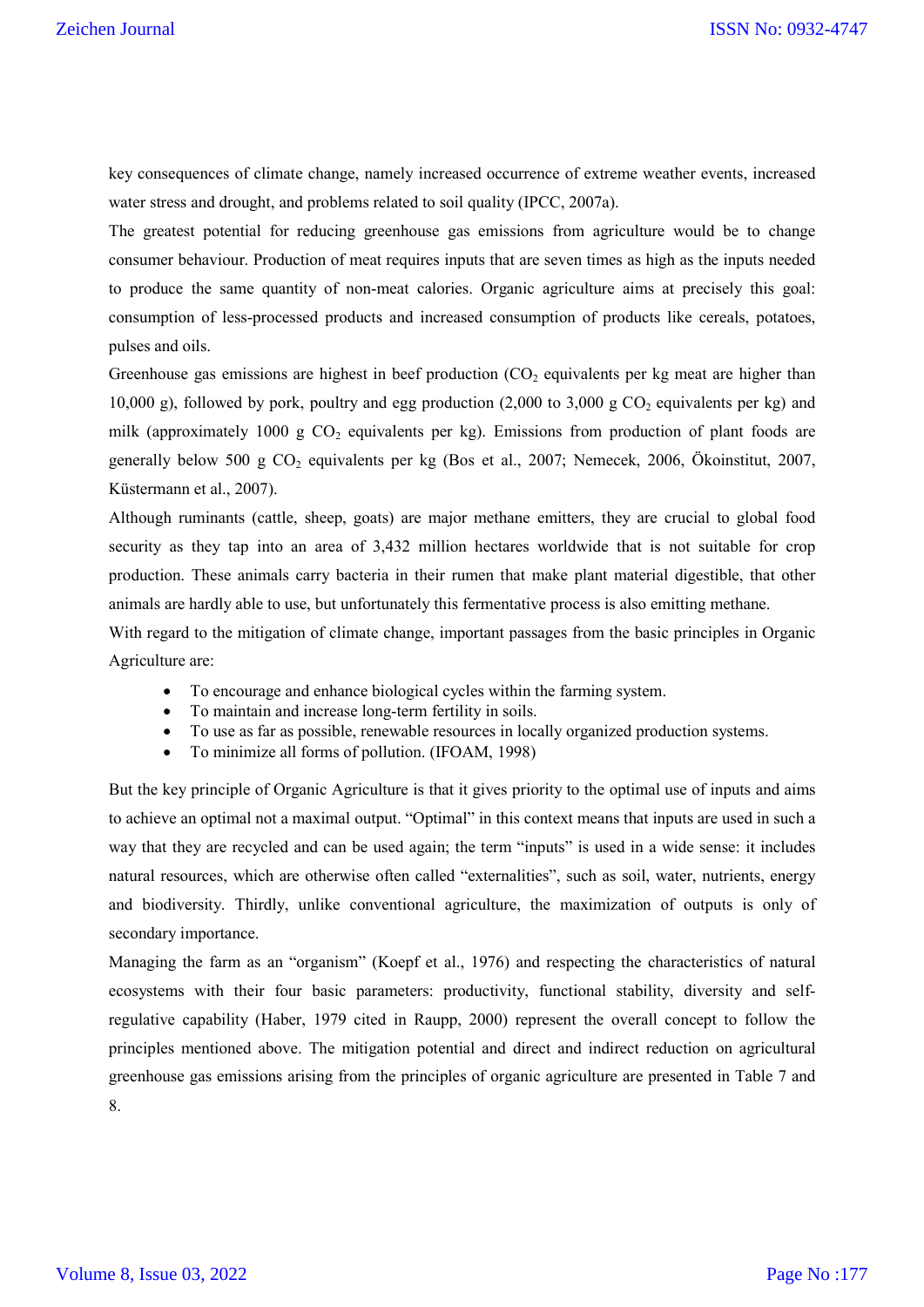#### **Conclusion**

Agriculture is currently the most cost-effective, market-ready way to remove carbon dioxide from the atmosphere. Scientific research is needed to determine which agricultural techniques, practices, and systems will achieve actual climate mitigation.

The Farming Systems Trial offers an opportunity to examine the climate mitigation potentials of different existing agricultural systems. The results suggest the huge possibilities for agriculture. The research showed that only the organic systems have sequestered significant amounts of carbon to some extent.

The Farming Systems Trial provides a scientific hope for agriculture's potential to mitigate climate change. Organic agriculture can sequester significant levels of carbon dioxide from the atmosphere while providing ecosystem benefits and high crop yields. These results suggest that farmers who set out to increase soil organic carbon could achieve far greater success in sequestering carbon dioxide, if they were given incentives to achieve this goal.

Further research on this is, however, still needed. Currently the easy access to and increased development of local markets for the products, local processing possibilities, and export infrastructure are of particular importance for organic farming. For this, the role of international institutions and trade policies has to be discussed in context of organic farming. The institutional environment for organic farming as an adaptation and mitigation strategy also has to be identified, in particular, on a global level. To be successful, wider recognition of the potential of organic farming is needed among bodies that currently mainly promote pure conventional agriculture. An important step could be that (National and International) agricultural policy begins to prominently support organic agriculture as an adaptation and mitigation strategy.

#### **References:**

AgroEco. 2006. "Carbon Fixation and Organic Agriculture." Paper presented at the Climate Conference in Montreal, 2005. http://www.agroeco.nl/project.php?i=63.

Bellarby, J., Foereid, B., Hastings, A., Smith, P. (2008): Cool Farming: Climate impacts of agriculture and mitigation potential, Greenpeace International, Amsterdam (NL). 44 p.

Bengtsson, J., Ahnström, J. and Weibull A.C. 2005. The effects of organic agriculture on biodiversity and abundance: a meta-analysis. Journal of Applied Ecology, 42: 261–269.

Borron, S. 2006. Building resilience for an unpredictable future: How organic agriculture can help farmers adapt to climate change. FAO, Rome.

Bos, J.F.F.P.; de Haan, J.J.; Sukkel, W. and Schils, R.L.M. (2007): Comparing energy use and greenhouse gas emissions in organic and conventional farming systems in the Netherlands. Paper presented at the 3rd QLIF Congress: Improving Sustainability in Organic and Low Input Food Production Systems, University of Hohenheim, Germany, March 20-23, 2007.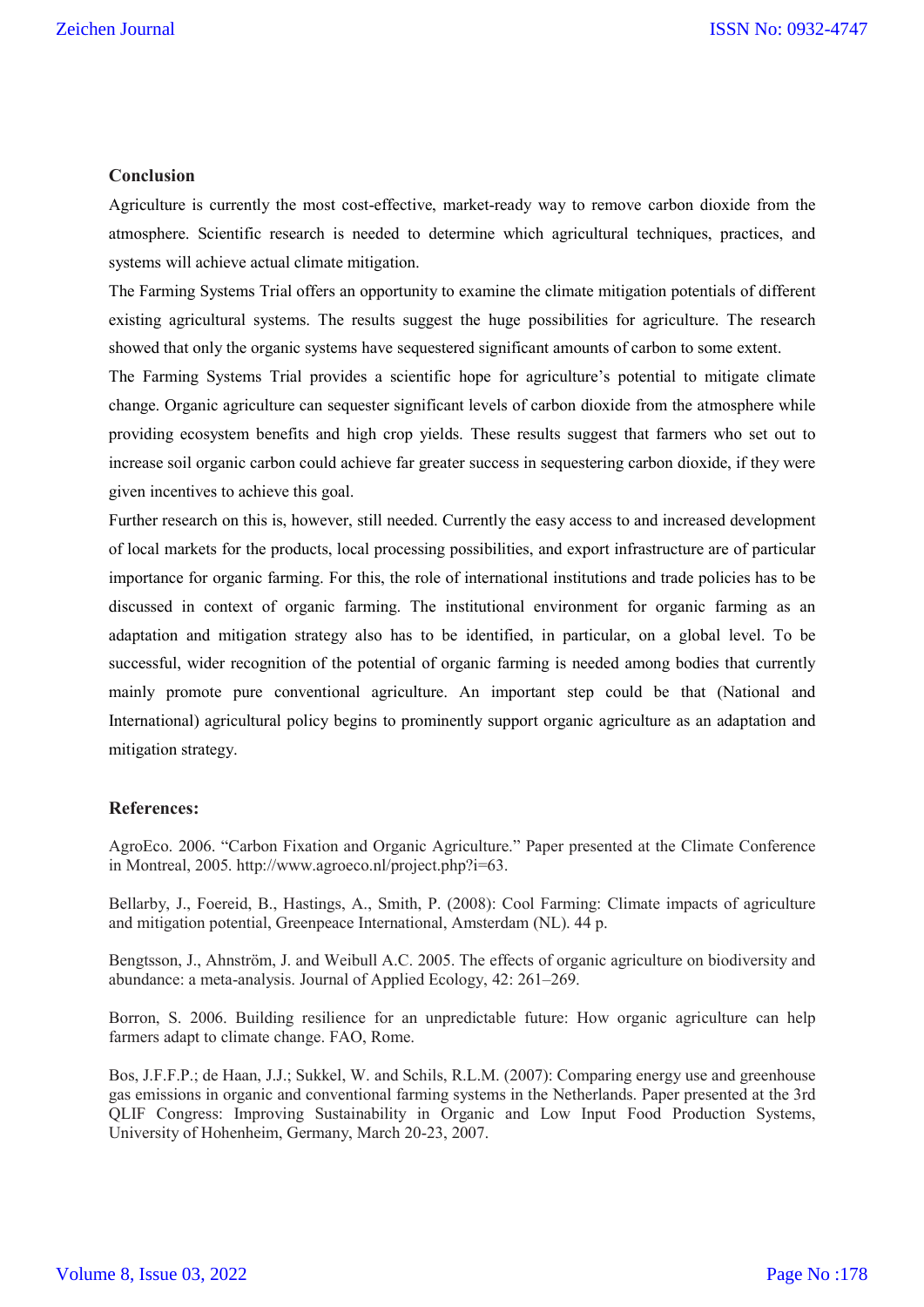Cole CV, Duxbury J, Freney J, Heinemeyer O, Minami K, Mosier A, Paustian K, Rosenberg N, Sampson N, Sauer-beck D and Zhao Q. (1997). Global estimates of potential mitigation of greenhouse gas emissions by agriculture. Nutrient Cycling in Agroecosystems 49. 221-228.

Conway, G. and Pretty, J. N., Unwelcome Harvest: Agriculture and Pollution, Earthscan Publications, London, 1991, p. 645.

Cormack B and Metcalfe P (2000). Energy Use in Organic Farming Systems. ADAS. Terrington. UK.

Ensor, J. 2009. Biodiverse agriculture for a changing climate. Practical Action, UK.

Eyhorn, F., R. Ramakrishnan, and P. Mäder., "The Viability of Cotton-Based Organic Farming Systems in India," International Journal of Agricultural Sustainability 5(1): 25–38 (2007).

FAO/WHO (Food and Agriculture Organization/World Health Organization). 1999. Codex Alimentarius: Guidelines for the Production, Processing, Labelling and Marketing of Organically Produced Foods. CAC/GL 32. Paris: FAO/WHO.

http://www.codexalimentarius.net/download/standards/360/CXG\_032e.pdf. Accessed February 12, 2009.

FAO (2002). Organic Agriculture, environment and food security. Environment and Natural Resources Series 4, Rome, Italy.

FDB, 2010. Økologiske forbrugere belaster klimaet mindre [Danish]. Organic consumers have less climate impact (available at http://fdb.dk/nyhed/%C3%B8kologiske-forbrugerebelaster- klimaet-mindre).

Fliessbach, A., Oberholzer, H.R., Gunst, L. and Mäder, P. 2007. Soil organic matter and biological soil quality indicators after 21 years of organic and conventional farming. Agriculture, Ecosystems and Environment, 118: 273–284.

Gomiero, T., Paoletti, M.G. and Pimentel, D. 2008. Energy and environmental issues in organic and conventional agriculture. Critical Reviews in Plant Sciences, 27: 239–254.

Haas G and Köpke U (1994). Vergleich der Klimarelevanz ökologischer und konventioneller Landbewirtschaftung. In: Enquete Kommission Schutz der Erdatmosphäre des Deutschen Bundestages (ed): Schutz der Grünen Erde, Klimaschutz durch umweltgerechte Landwirtschaft und Erhalt der Wälder. Bonn, Economica Verlag.

Haber, W (1979). Raumordnungskonzepte aus der Sicht der Ökosystemforschung. Forschungs-und Sitzungsberichte der Akademie für Raumforschung und Landespalnung. 131, 12-24.

Hole, D.G., Perkins, A.J., Wilson, J.D., Alexander, I.H., Grice, P.V. and Evans, A.D. 2005. Does organic farming benefit biodiversity? Biological Conservation, 122: 113–130.

International Federation of Organic Agriculture Movements (IFOAM). 2005. Principles of organic agriculture. IFOAM. 4 p.

(http://www.ifoam.org/organic\_facts/ principles/pdfs/IFOAM\_FS\_Principles\_forWebsite.pdf).

IFOAM (1998). Basic Standards for Organic Production and Processing. IFOAM General Assembly. Argentinia, November 1998.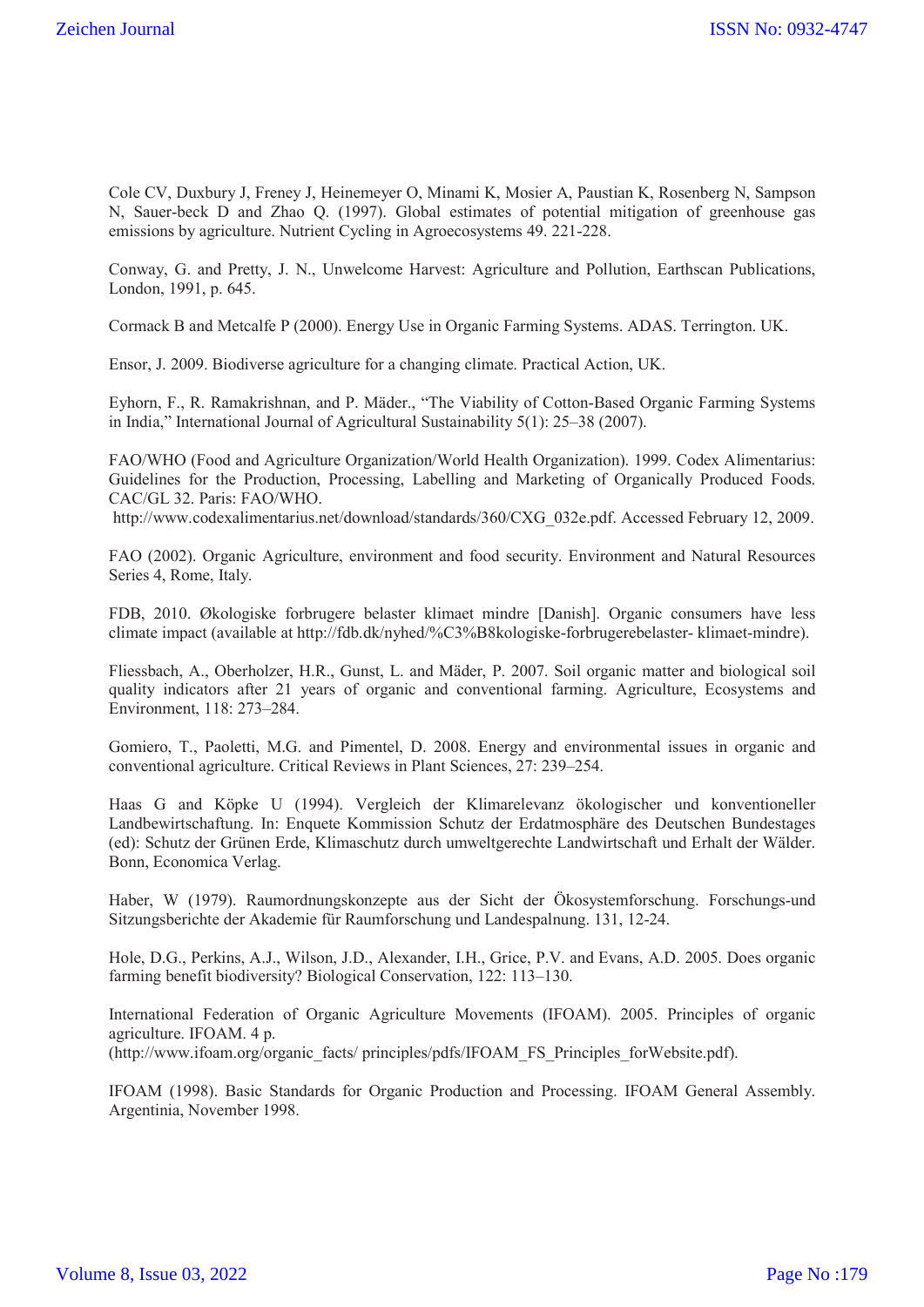IFOAM (International Federation for Organic Agriculture Movements). 2007. Online document. "Organic Agriculture's Role in Countering Climate Change.

http://www.ifoam.org/growing\_organic/1\_arguments\_for\_oa/environmental\_benefits/cli matechange.html. Accessed February 12, 2009.

IFOAM (International Federation for Organic Agriculture Movements). 2008. "FAO Workshop on Organic Agriculture and Climate Change." Workshop at the "6th IFOAM Organic World Congress," Modena, Italy, June 18, 2008.

http://www.ifoam.org/events/ifoam\_conferences/owc/modules/wed\_workshop\_climate\_changes.html. Accessed February 12, 2009.

IPCC 2001. Climate Change 2001: The Scientific Basis. Contribution of Working Group I to the Third Assess-ment Report of the Intergovernmental Panel on Climate Change [Houghton, J.T.,Y. Ding, D.J. Griggs, M. Noguer, P.J. van der Linden, X. Dai, K. Maskell, and C.A. Johnson (eds.)]. Cambridge University Press, Cambridge, United Kingdom and New York, NY, USA, 881 pp.

IPCC, 2007. Synthesis report. In O.R.D. Metz, P.R. Bosch, R. Dave, and L.A. Meyer (eds). Fourth Assessment Report: Climate Change Cambridge University Press, Cambridge, UK (2007).

IPCC. 2007a. "Summary for Policy Makers." In IPCC Fourth Assessment Report, "Working Group II Report: Impacts, Adaptation, and Vulnerability." See specifically on adaptation, chapter 17; on interrelationships between adaptation and mitigation, chapter 18; on vulnerability, chapter 19.

International Geosphere Biosphere Program (1998). The terrestrian cycle: implications for the Kyoto protocol. Sci-ence 280:1393-1394.

Jeyaratnam, J., Acute pesticide poisoning: A major problem. World Health Stat. Q., 1990, 43, 139–144.

Murmu, K., Swain, D. K. and Ghosh, B. C. (2013) Comparative assessment of conventional and organic nutrient management on crop growth and yield and soil fertility in tomato-sweet corn production system. Australian Journal of Crop Science. 7 (11): 1617-1626.

Kler, D. S., Kumar, A., Chhinna, G. S., Kaur, R. and Uppal, R. S., Essentials of organic farming – A review. Environ. Ecol., 2001, 19, 776–798.

Kler, D. S., Uppal, R. S., Kumar, A. and Kaur, G., Imbalance and maintenance of eco-system – A review. Environ. Ecol., 2002, 20, 20–48.

Koepf HH, Petterson B, Schauman W (1976). Biodynamic Agriculture . an Introduction. Spring Valley N.Y. 429 p.

Kotschi, J., and K. Müller-Sämann. 2004. The Role of Organic Agriculture in Mitigating Climate Change: A Scoping Study. Bonn, Germany: IFOAM.

Küstermann, B., Wenske, K. and Hülsbergen, K.-J. (2007): Modellierung betrieblicher C- und N-Flüsse als Grundlage einer Emissionsinventur [Modelling carbon and nitrogen fluxes for a farm based emissions inventory]. Paper presented at Zwischen Tradition und Globalisierung - 9. Wissenschaftstagung Ökologischer Landbau, Universität Hohenheim, Stuttgart, Deutschland, 20-23.03.2007. Archived at http://orgprints.org/9654/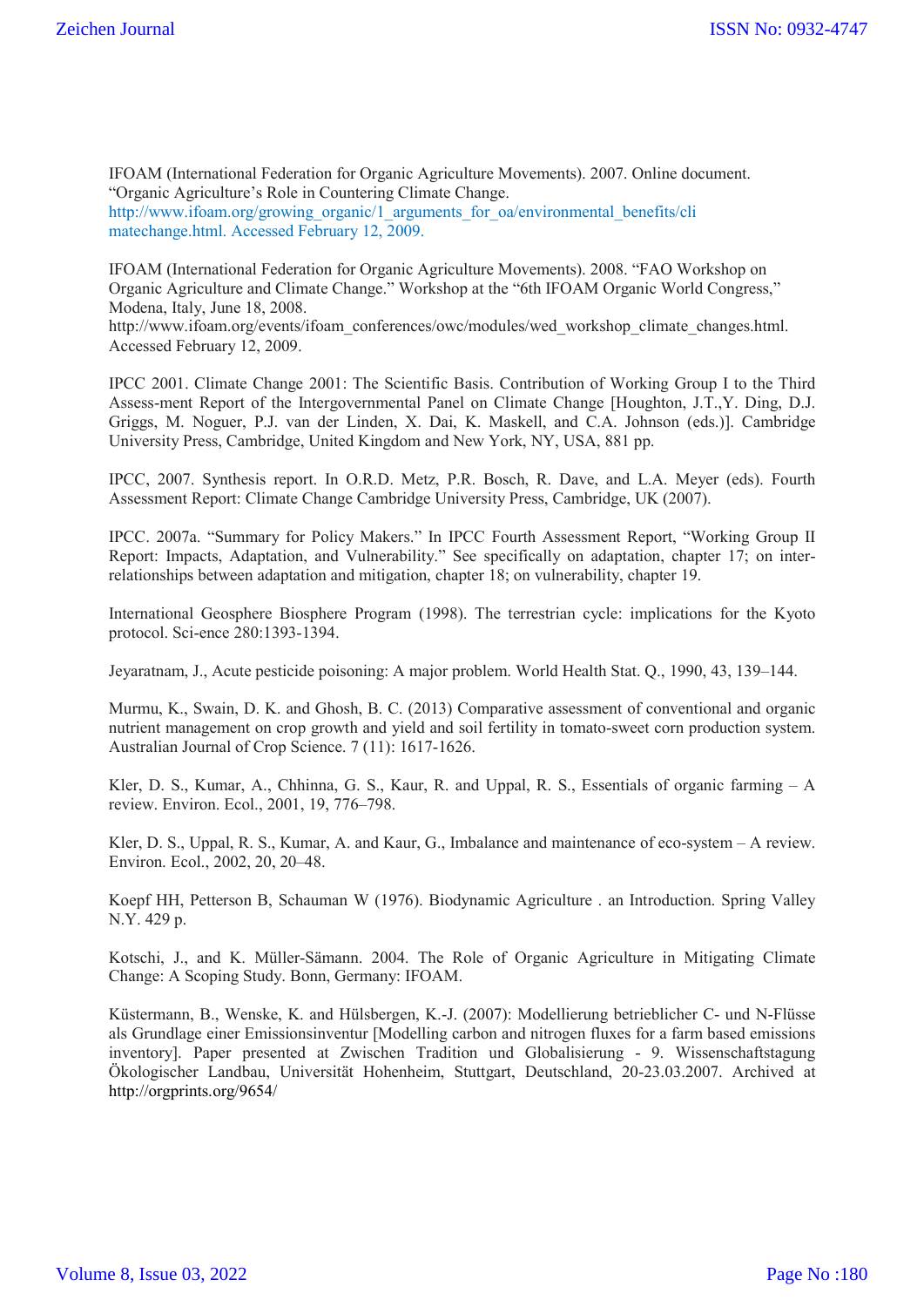Lal, R. (2001). Managing World Soils for Food Security and Environmental Quality. Advances in Agronomy, Vol. 74: 155-192.

Lal, R. (2003).Critical Review in Plant Science. 22, 151.

Lynch, D. 2009. Environmental impacts of organic agriculture: a Canadian perspective. Canadian Journal of Plant Science, 89(4): 621–628.

Mäder, P., Fliessbach, A., Dubois, D., Gunst, L., Fried, P. and Niggli, U. 2002. Soil fertility and biodiversity in organic farming. Science, 296: 1694–1697.

Mendelson, Robert., Dinar, Ariel. And Sanghi, Apurva., The Effect of Development on the climate sensitivity Of Agriculture. Environment and Development Economics, 6: 85-101 (2001).

Mondelaers, K., Aertsens, J. and Van Huylenbroeck, G. 2009. A meta-analysis of the differences in environmental impacts between organic and conventional farming. British Food Journal, 111: 1098–1119.

Muller, A. 2009. Benefits of Organic agriculture as a Climate Change Adaptation and Mitigation Strategy in Developing Countries. EfD Discussion Paper 09-09, Environment for Development Initiative and Resources for the Future.

Nemecek, T., Huguenin-Elie, O., Dubois, D., Gaillard, G. (2005): Ökobilanzierung von Anbausystemen im Schweizerischen Acker- und Futterbau. Schriftenreihe der FAL 58. FAL Reckenholz, Zürich.

Niggli, U., Schmid, H. and Fliessbach, A. 2008. Organic Farming and Climate Change. International Trade Centre (ITC), Geneva, Switzerland 30 p.

Öko-Institut (2007): Arbeitspapier: Treibhausgasemissionen durch Erzeugung und Verarbeitung von Lebensmitteln. Authors: Fritsche U. and Eberle U. Öko-Institut Darmstadt. Download at the Öko-Institut Homepage at http://www.oeko.de/oekodoc/328/2007-011-de.

Prather M, Derwent R, Ehhalt D, Fraser P, Sanhueza E and Zhou X (1995). Other trace gases and atmospheric chemistry. In: Houghton JR, Meira Filjo LG,Bruce J, Lee H, Callander BA, Haites E, Harris N, Maskell K, (eds) (1995): Climate Change 1994. Radiative Forcing of Climate Change and an Evaluation of the IPCC IS92 Emission Scenarios. pp. 73-126. Cambridge, UK.

Pretty JN (1995). Regenerating Agriculture: Policies and Practice for Sustainability and Self-Reliance. Earthscan London. UK.

Pretty JN, and Ball A (2001). Agricultural Influences on Carbon Emissions and Sequestration: A review of Evidence and the Emerging Trading Options. Centre for Environment and Society Occasional Paper 2001-03. Univsity of Essex, UK.

Raupp J (2000). The well proportioned farm organism. Just a pleasing image of a mixed farming system or rather a basic requirement for functioning organic husbandry? In: 700-703.

Robert Jordan, Adrian Müller and Anne Oudes (2009): High Sequestration, Low Emission, Food Secure Farming. Organic Agriculture - a Guide to Climate Change & Food Security, IFOAM.

Rosenzweig, C., and F.N. Tubiello. 2007. "Adaptation and Mitigation Strategies in Agriculture: An Analysis of Potential Synergies," Mitigation and Adaptation Strategies for Global Change 12: 855–73.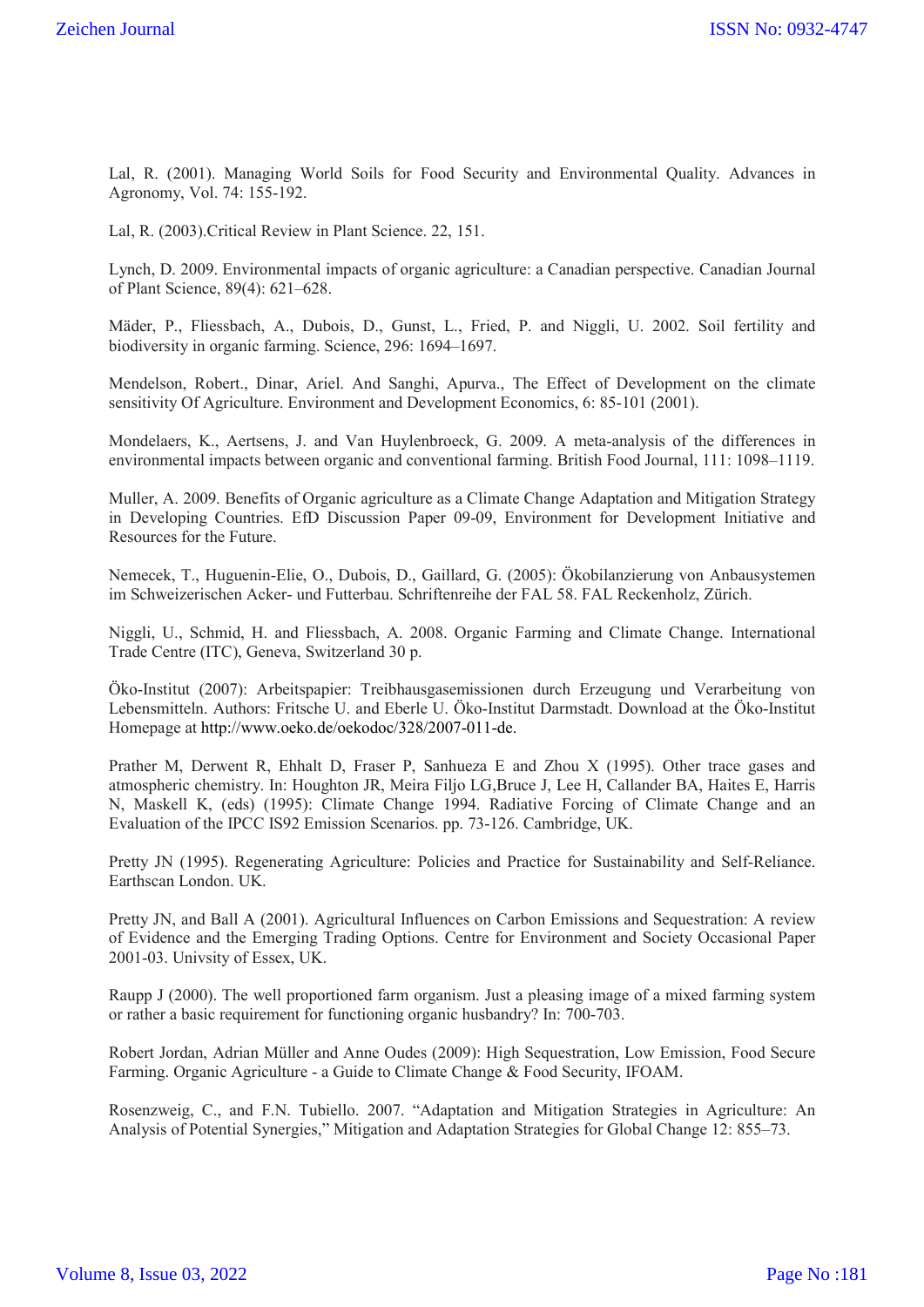Sartaj A. Wani, Chand S., Najar, G. R. and Teli, M. A. 2013. Organic Farming: As a Climate Change Adaptation and Mitigation Strategy. Current Agriculture Research Journal. Vol. 1(1), 45-50.

Scialabba, N. E.-H. and Müller-Lindenlauf, M. 2010. Organic agriculture and climate change. Renewable Agriculture and Food Systems, 25(2): 158–169.

Sauerbeck, D. R. (2001). Nutrient Cycling Agroecosystem. 60, 253.

Sauerbeck D (2001). CO<sub>2</sub> Emissionen und Kohlenstoff-Senken im Landbau. Möglichkeiten und Grenzen ihrer Beeinflussung. In: Rosenkrantz D, Bachmann G, König W and Einsele G (eds.): Bodenschutz Vol 2, 4130, Berlin, 31 S.

Smith, P., D. Martino, Z. Cai, D. Gwary, H. Janzen, P. Kumar, B. McCarl, S. Ogle, F. O'Mara, C. Rice, B. Scholes, O. Sirotenko, 2007: Agriculture. In Climate Change 2007: Mitigation. Contribution of Working Group III to the Fourth Assessment Report of the Intergovernmental Panel on Climate Change. B. Metz, O.R. Davidson, P.R. Bosch, R. Dave, L.A. Meyer, Eds., Cambridge University Press, Cambridge, United Kingdom and New York, NY, USA.

Stolze, M., Piorr, A., Haring, A. and Dabbert, S., The environmental impact of organic farming in Europe. In Organic Farming in Europe: Economics and Policy, University of Hohenheim, Hohenheim, Germany, 2000.

Wood, R., Lenzen, M., Dey, C. and Lundie, S. 2006. A comparative study of some environmental impacts of conventional and organic farming in Australia. Agricultural Systems, 89: 324–348.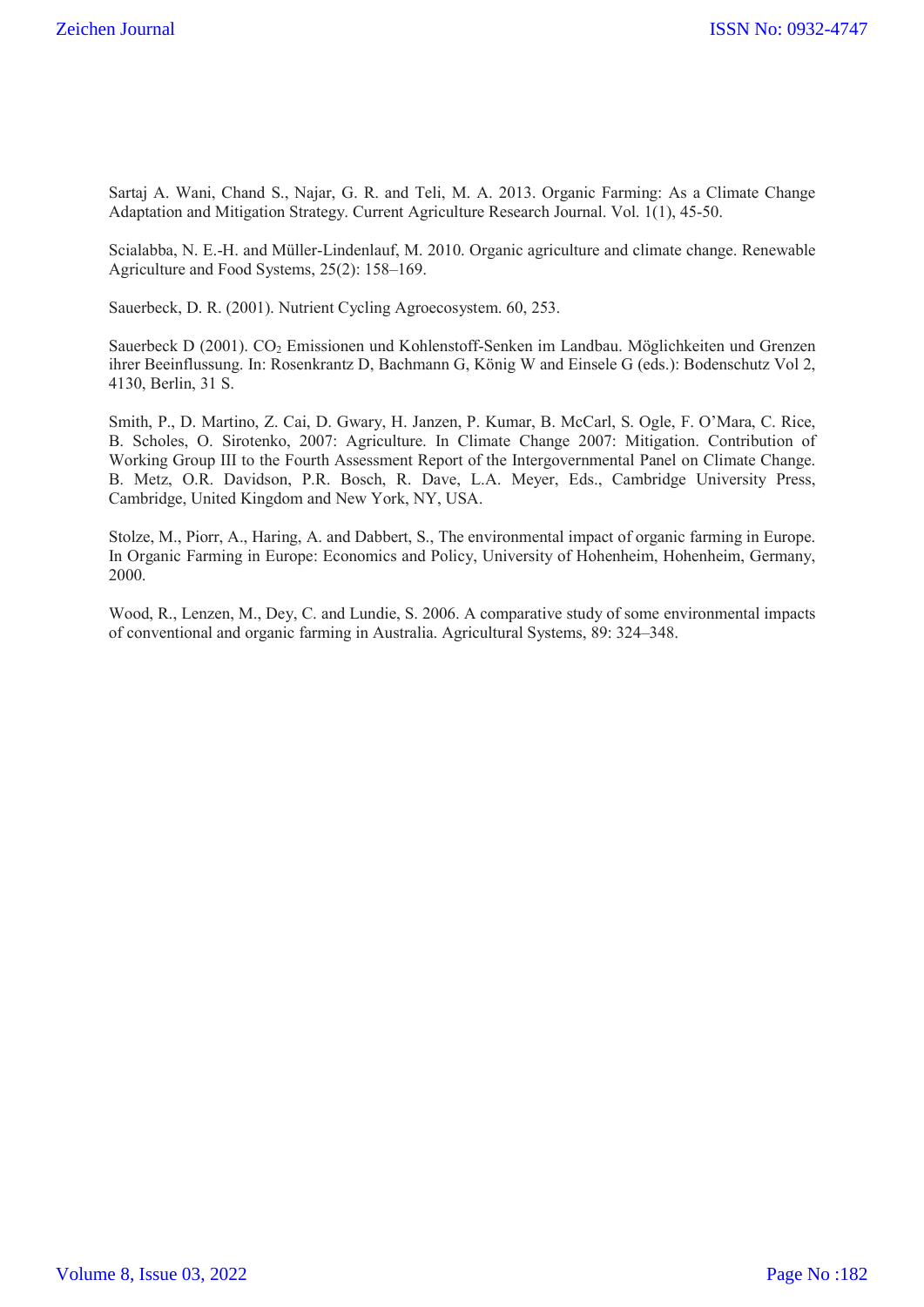| <b>CH<sub>4</sub></b> Sources                           | Mt CH <sub>4</sub> /yr | $Gt$ C-eq / yr |
|---------------------------------------------------------|------------------------|----------------|
| Natural wetlands                                        | 115 (55.150)           | 0.7(0.3.0.9)   |
| Energy                                                  | 93 (75-110)            |                |
| Termites                                                | 20                     |                |
| Ocean                                                   | $13(10-15)$            |                |
| Livestock (enteric<br>fermentation and animal<br>waste) | 110 (85.130)           | 0.6(0.5.0.7)   |
| Rice paddies                                            | 60(20.100)             | 0.3(0.1.0.6)   |
| Landfills                                               | 55 (36-73)             |                |
| Biomass burning                                         | 40(20.80)              | 0.2(0.1.0.5)   |
| Total emissions                                         | 598 (500-600)          |                |

 **Table 1: Global estimates of natural and anthropogenic sources of Methane (CH4)**

Source: Prather el al. (1995), various authors cited in IPCC (2001)

## **Table 2: Energy use in organic versus conventional agricultural systems**

| <b>Country and</b><br>system of production | Energy use ratio of organic to<br>conventional | % increase in energy required<br>for 1% increase in yield in<br>conventional systems |
|--------------------------------------------|------------------------------------------------|--------------------------------------------------------------------------------------|
| UK                                         |                                                |                                                                                      |
| Winter wheat                               | 38 %                                           | $+3.5%$                                                                              |
| Potato                                     | 49%                                            | $+4.9%$                                                                              |
| Carrot                                     | 28 %                                           | $+1.6%$                                                                              |
| Calabrese                                  | 27 %                                           | $+4.2%$                                                                              |
| <b>USA</b>                                 |                                                |                                                                                      |
| Wheat                                      | 68%                                            | 1.7%                                                                                 |
| <b>Philippines</b>                         |                                                |                                                                                      |
| Rice                                       | 33%                                            | $+7.2%$                                                                              |

Source: Pretty and Ball (2001), adapted from Pretty (1995); Cormack and Metcalfe (2000)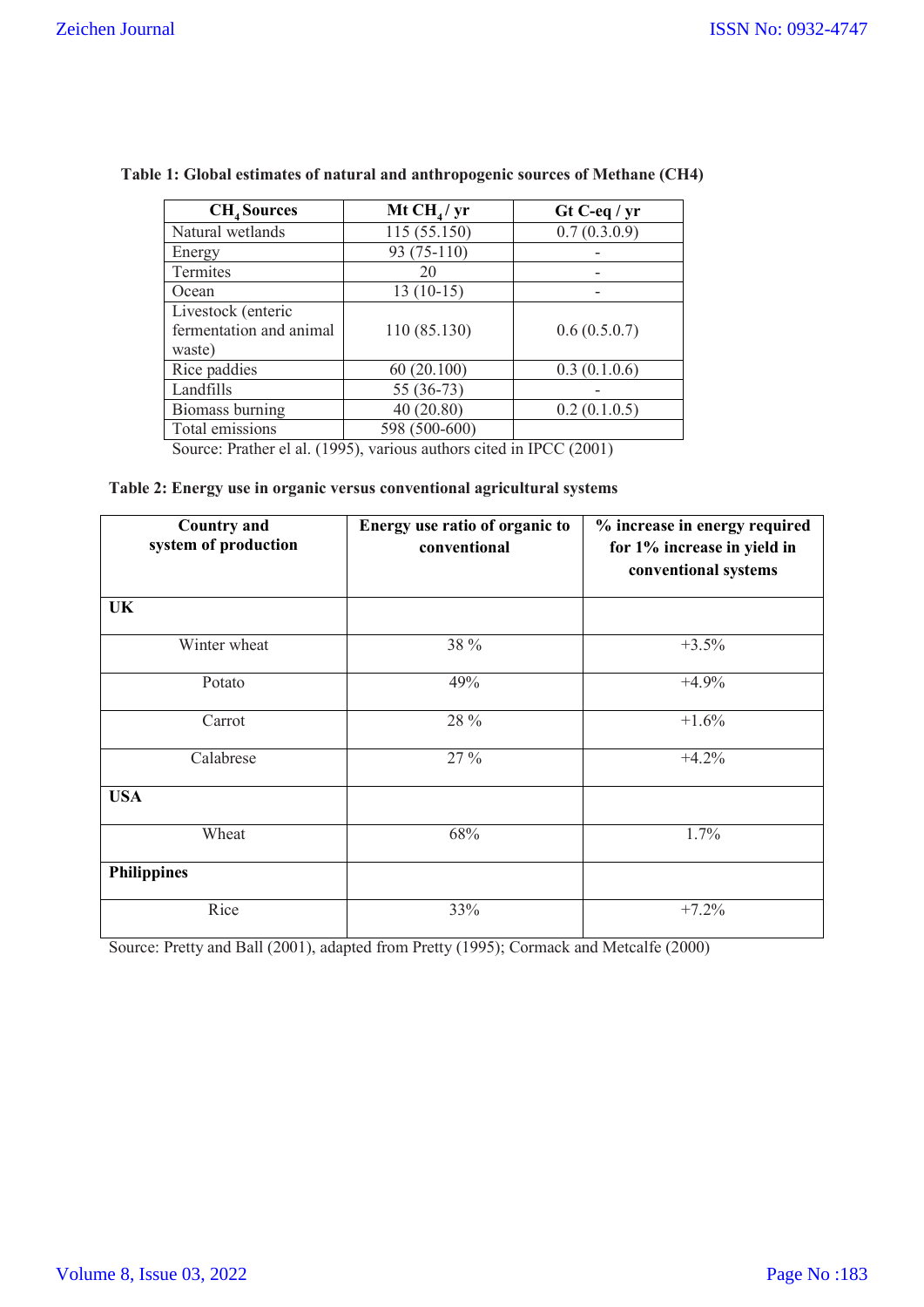| Objective                         | <b>Means</b>                      | Impact                            |
|-----------------------------------|-----------------------------------|-----------------------------------|
| Alternative to industrial         | Improvement of natural resources  | Reliance on local &               |
| production input (i.e., mineral   | processes and environmental       | independence from volatile        |
| fertilizers and agrochemicals) to | services (e.g., soil formation,   | prices of agricultural inputs     |
| decrease pollution                | predation)                        |                                   |
| Landscaping                       | Creation of micro-habitats (e.g., | Enhanced ecosystem balanced       |
|                                   | hedges), permanent vegetative     | (e.g., pests, prevention),        |
|                                   | cover & wildlife corridors        | protection of wild biodiversity   |
|                                   |                                   | and better resistance to wind and |
|                                   |                                   | heat waves                        |
| Soil fertility                    | Nutrient management (e.g.,        | Increased yields, enhanced soil   |
|                                   | rotations, coralling, cover crops | water retention/drainage (better  |
|                                   | and manuring)                     | response to droughts and floods), |
|                                   |                                   | decreased irrigation needs and    |
|                                   |                                   | avoided land degradation          |

#### **Table 3: Adaptation potential of organic agriculture**

Source: Sartaj et al. (2013)

## **Table 4: Carbon sequestration by organic and conventional farming systems**

|                              | Organic          | Conventional | <b>Difference</b> |
|------------------------------|------------------|--------------|-------------------|
|                              | -- t CO2 / ha -- |              |                   |
| <b>Cash crops</b>            |                  |              |                   |
| above ground biomass         | 3.76             | 4.95         | $-1.18$           |
| root biomass                 | 1.44             | 0.89         | 0.55              |
| Catch crops*                 |                  |              |                   |
| above ground biomass         | 0.55             | 0.22         | 0.33              |
| root biomass                 | 0.22             | 0.09         | 0.13              |
| <b>Weeds</b>                 |                  |              |                   |
| above ground biomass         | 0.22             | 0.04         | 0.17              |
| root biomass                 | 0.04             | 0.01         | 0.03              |
| Gross output (sequestration) | 6.23             | 6.19         | 0.04              |
| Energy input (emission)      | 0.15             | 0.29         | $-0.14$           |
| Net output (sequestration)   | 6.08             | 5.91         | 0.18              |
| Carbon-sequestration         | 41.5             | 21.3         |                   |
| efficiency                   |                  |              |                   |

\*Catch crops (intercrops) are sown after the harvest of the main crop in order to capture the nutrients and to provide soil cover. They can also be sown into the main crop. Source: Haas and Köpke (1994)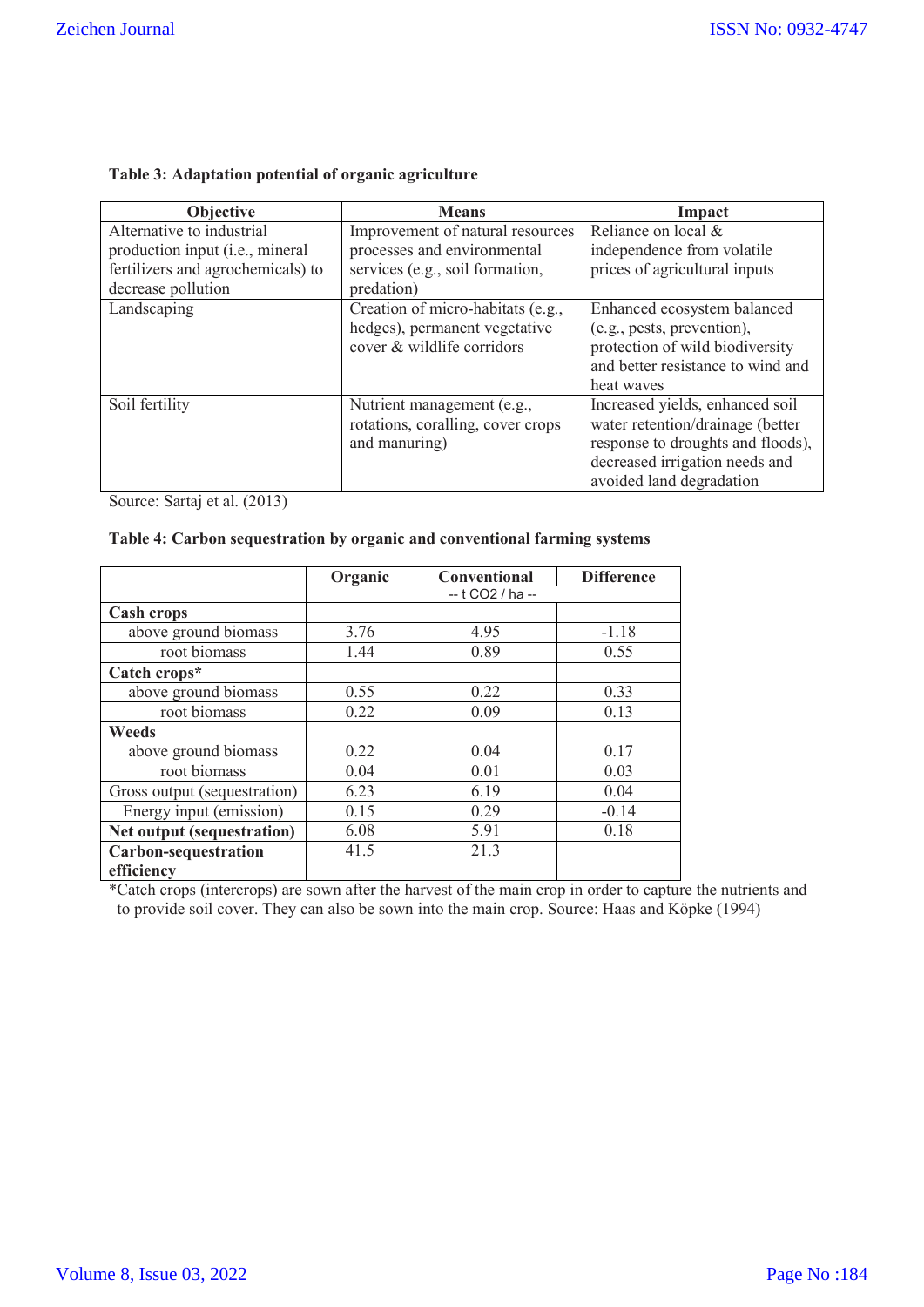## **Table 5: Global Carbon Pools**

|                              | PgC    | Percent |
|------------------------------|--------|---------|
| Oceanic pool                 | 38,000 | 81.5    |
| Geologic pool                | 5,000  | 10.7    |
| Soil pool                    | 2,300  | 4.9     |
| Soil organic carbon<br>1550  |        |         |
| Soil inorganic carbon<br>750 |        |         |
| Vegetation pool              | 560    | 1.2     |
| Atmosphere                   | 760    | 1.6     |
| Total                        | 46,620 | 100.0   |

Source: International Geosphere Biosphere Program (1998)

# **Table 6: Cumulative contribution of soil, biomass and fossil fuel combustion to atmospheric C**

| ce                      | Emission (Pg $C$ ) | <b>References</b>  |
|-------------------------|--------------------|--------------------|
| Fossil fuel (1800-1998) | 240-300            | <b>IPCC</b> (2000) |
| Land use change         | 81-191             | <b>IPCC</b> (2000) |
| Soil cultivation        | 47-58              | Lal (1999a)        |
| Soil erosion            | 19-32              | Lal (1999b)        |
| <b>Biomass</b>          | 19-105             | (by difference)    |

Source: Lal (2001)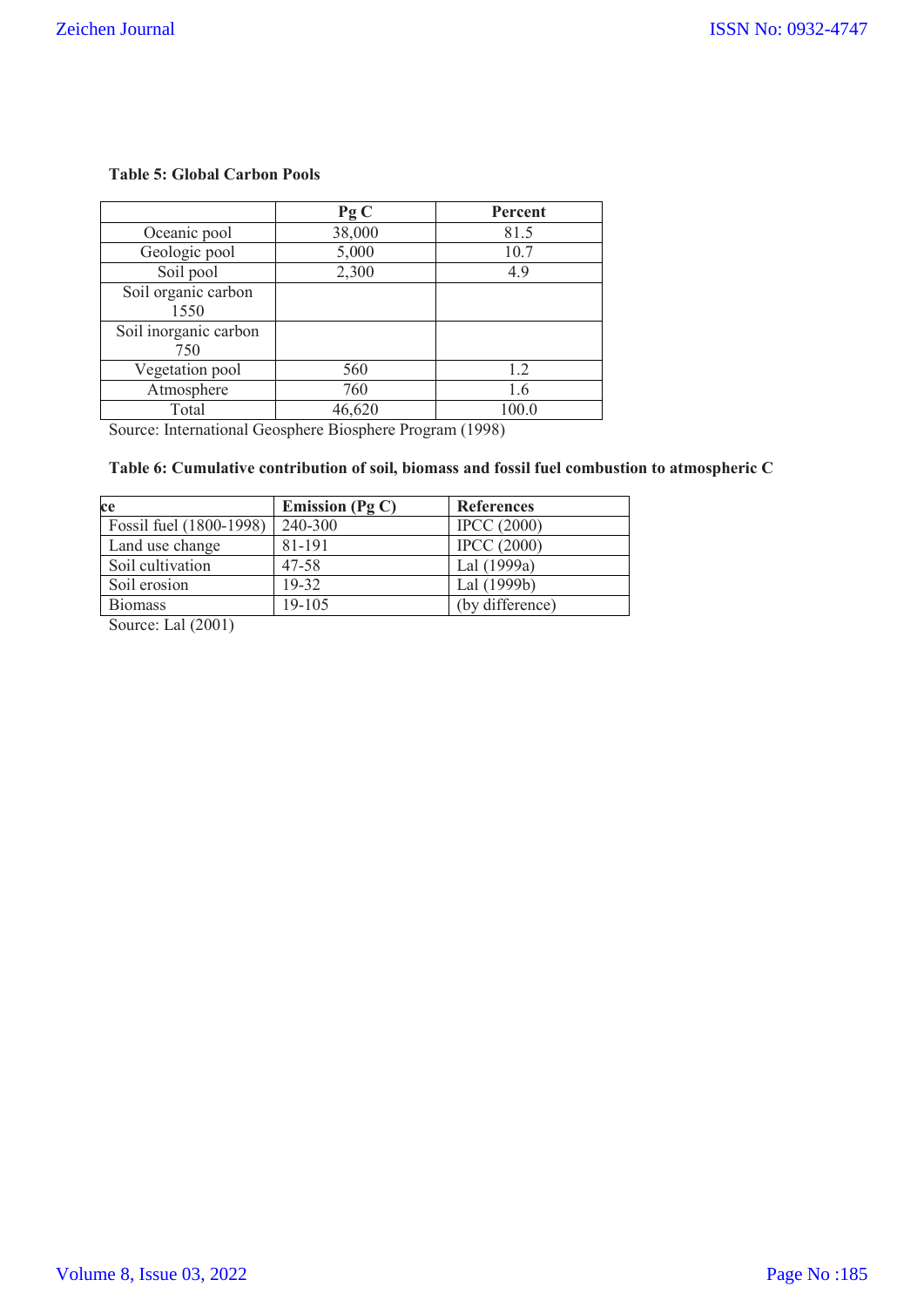|                                                                                  | CO <sub>2</sub> | CH <sub>4</sub>          | $N_2O$                   |
|----------------------------------------------------------------------------------|-----------------|--------------------------|--------------------------|
| 1. Agricultural land use and management                                          |                 |                          |                          |
| Permanent soil cover                                                             | $^{+++}$        | $\overline{a}$           | $^{+}$                   |
| Reduced soil tillage                                                             | $+$             | L,                       | $^{+}$                   |
| Restriction of fallows in (semi)arid regions                                     | $+$             | $\overline{a}$           | $\overline{a}$           |
| Diversification of crop rotations incl. fodder<br>production                     | $^{++}$         | L,                       | $^{+}$                   |
| Restoring the productivity of degraded soils                                     | $++$            | $^{+}$                   | $\overline{\phantom{a}}$ |
| Agroforestry                                                                     | $++$            | $\overline{a}$           |                          |
| 2. Use of manure and waste                                                       |                 |                          |                          |
| Recycling of municipal waste and compost                                         | $++$            | $\overline{\phantom{0}}$ | $^{+}$                   |
| Biogas from slurry                                                               | $\sim$ $\sim$   | $++$                     | $\overline{\phantom{a}}$ |
| 3. Animal husbandry                                                              |                 |                          |                          |
| Breeding and keeping for longevity                                               | $\overline{a}$  | $++$                     | $^{+}$                   |
| Restriction of livestock density                                                 | $\overline{a}$  | $\overline{+}$           | $^{+}$                   |
| Reduction of fodder import                                                       | $+$             | $^{+}$                   |                          |
| 4. Management of fertilizers                                                     |                 |                          |                          |
| Restriction<br>of<br>nutrient<br>input<br>(nutrient<br>recycling)                | $++$            | $\overline{a}$           | $++$                     |
| Leguminous plants                                                                | $+$             | $\overline{a}$           | $^{+}$                   |
| Integration of plant and animal production                                       | $++$            |                          | $^{+}$                   |
| 5. Change of consumer behaviour                                                  |                 |                          |                          |
| Consumption of regional products                                                 | $++$            | $\overline{a}$           | L,                       |
| Shift towards vegetarian products<br>non debada on dialasa consiste segundakan b | $+$             | $++$                     | $\overline{a}$           |

#### **Table 7: Direct and indirect reduction on agricultural greenhouse gas emissions arising from the principles of Organic Agriculture**  $\overline{\phantom{a}}$

++ high, + low, - no potential

Source : Sauerbeck 2001; Cole et al. (1997) cited in FAO (2002)